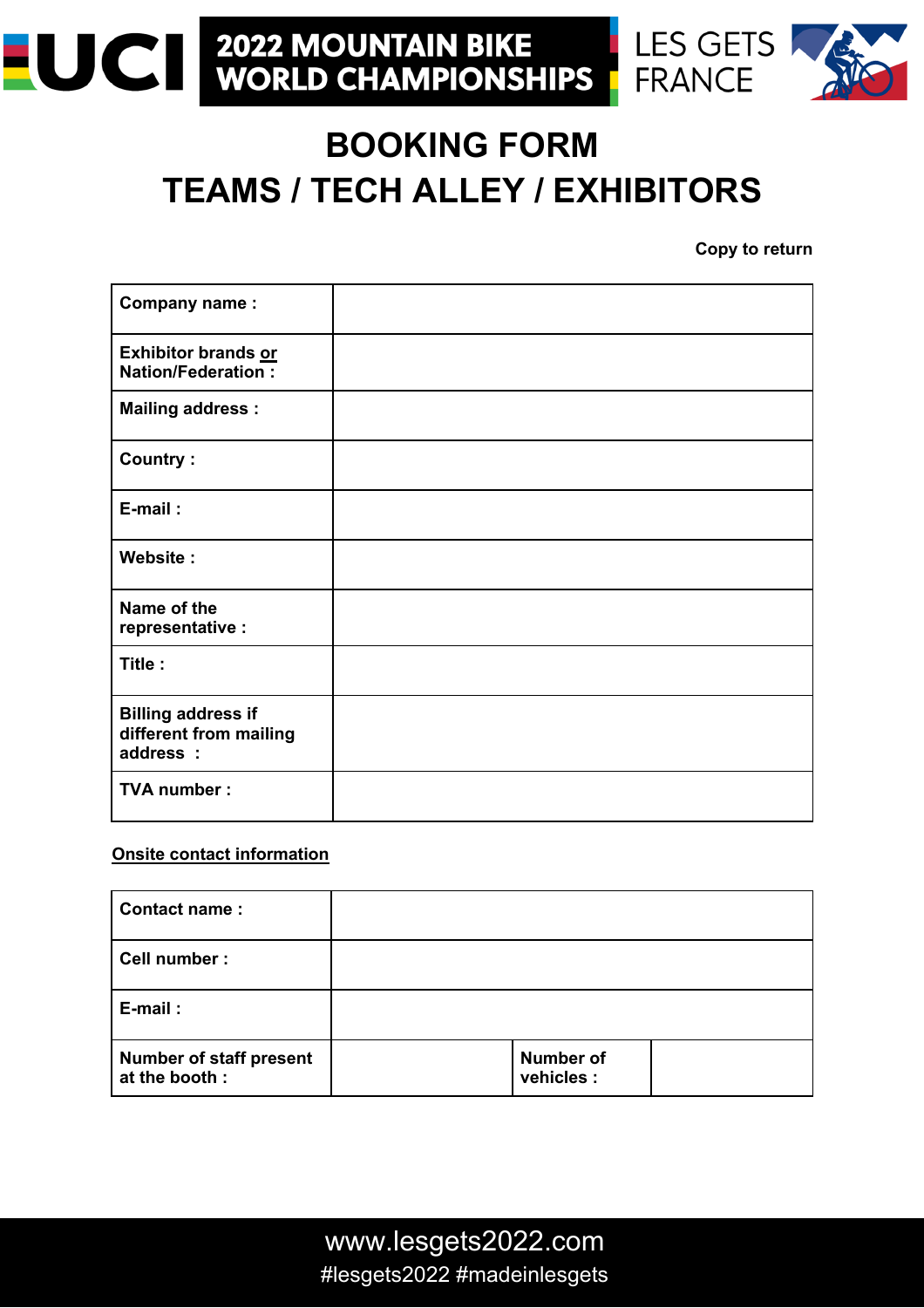



#### **Technical information**

| <b>Arrival day:</b>                                                                                               |  | Departure day: |           |  |
|-------------------------------------------------------------------------------------------------------------------|--|----------------|-----------|--|
| Does your exhibitor setup include a<br>heavy truck?                                                               |  | <b>YES</b>     | <b>NO</b> |  |
| Do you require power?                                                                                             |  | <b>YES</b>     | <b>NO</b> |  |
| NB : Please precise the power needed $(16A / 32A)$ in the table below.<br>Please bring your own cables (30m max). |  |                |           |  |
| Do you require water supply?                                                                                      |  | <b>YES</b>     | NΟ        |  |
| If yes, please define the use :                                                                                   |  |                |           |  |

#### **Measurements of the booth**

|                                      | <b>NATIONAL TEAMS</b>                                        |                    | <b>OTHER TEAMS</b>    |                                     | <b>EXHIBITORS</b>                              |                                     |
|--------------------------------------|--------------------------------------------------------------|--------------------|-----------------------|-------------------------------------|------------------------------------------------|-------------------------------------|
| Surface area                         | 3 to 10 riders                                               | 11 to 20<br>riders | 21 riders and<br>more | UCI Elite + UCI<br><b>MTB Teams</b> | <b>IMTTO</b><br>members /<br><b>Tech Alley</b> | <b>Exhibitors</b>                   |
| Up to 30 m2                          | No charge                                                    | No charge          |                       |                                     |                                                | 40€/m2                              |
| From 31 to 60 m2                     |                                                              |                    | No charge             | 15€ / m2                            | 15€/m2                                         | 35€/m2                              |
| From 61 to 100m2                     | 15€/m2                                                       |                    |                       |                                     |                                                | 30€/m2                              |
| 101m2 and more                       |                                                              | 15€ / m2           | 15€/m2                |                                     |                                                | 25€/m2                              |
| Power:<br>1 plug 16A (220V)          | 100€                                                         | 100€               | 100€                  | 100€                                | 100€                                           | Included in the<br>registration fee |
| Power:<br>1 plug P17 - 32A           | 200€                                                         | 200€               | 200€                  | 200€                                | 200€                                           | 200€                                |
| Tent rental<br>$Size : 3m \times 3m$ | $60 \in$ / tent / rental day<br>(Ballast and sides included) |                    |                       |                                     |                                                |                                     |

All booth must be rectangular or square and will normally adjoin other booths. If your booth includes a vehicle, it should have been included in your surface area. Please let us know if you need to move it during the event.

Total measurements of the booth :

| Width $(m)$ :       |  | Depth $(m)$ : |  |
|---------------------|--|---------------|--|
| Surface area (m2) : |  |               |  |

*NB : please enclose a map of your setup (tents + vans).*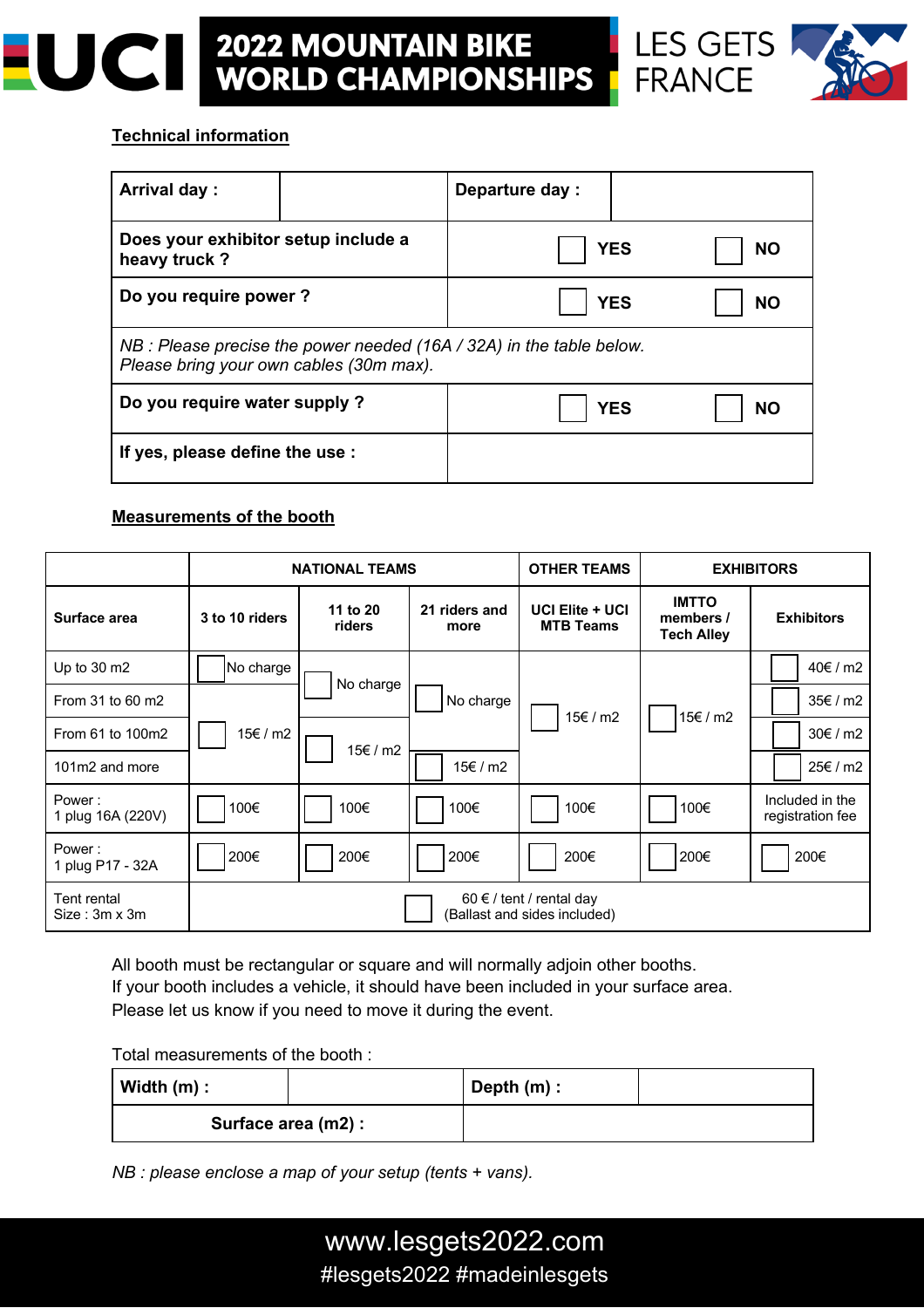





## **Space booking**

| Surface area (m2)                                           |                      | Booth rate $(\epsilon)$ | Total cost $(\epsilon)$ |  |  |
|-------------------------------------------------------------|----------------------|-------------------------|-------------------------|--|--|
|                                                             |                      |                         |                         |  |  |
|                                                             |                      | <b>Power supply</b>     |                         |  |  |
| Teams / IMTTO<br>1 plug 16A - 220V                          |                      | 100€                    |                         |  |  |
| Teams / IMTTO / Exhibitors<br>1 plug P17 - 32A              |                      | 200€                    |                         |  |  |
|                                                             | Tent Rental: 3m x 3m |                         |                         |  |  |
| Quantity:                                                   |                      | Duration:               |                         |  |  |
| Total cost (quantity x 60€ / rental day) :                  |                      |                         |                         |  |  |
| Late booking fee                                            |                      |                         |                         |  |  |
| If booking received after July 1 <sup>st</sup> 2022<br>200€ |                      |                         |                         |  |  |
| <b>TOTAL</b>                                                |                      |                         |                         |  |  |

#### **Payment dates, cancellation charges and other charges**

| <b>Payment dates</b>                            |                                          | <b>Cancellation charges and dates</b>     |                                          |  |
|-------------------------------------------------|------------------------------------------|-------------------------------------------|------------------------------------------|--|
| 100%                                            | Full payment due to time with<br>booking | No charges<br>(Administrative fees : 30€) | Until June 30th                          |  |
|                                                 |                                          | 50% non refundable                        | From July 1st to<br>31st                 |  |
|                                                 |                                          | 100% non refundable                       | After August, 1st                        |  |
| <b>Other charges</b>                            |                                          |                                           |                                          |  |
| Late booking fee<br>Starting from July, 1st     |                                          | 200€                                      | Full payment due to<br>time with booking |  |
| Partial or no use of the space booked           |                                          | 150€                                      | Payment due onsite                       |  |
| <b>Early departure</b> - Before August 28th 3pm |                                          | 150€                                      | Payment due onsite                       |  |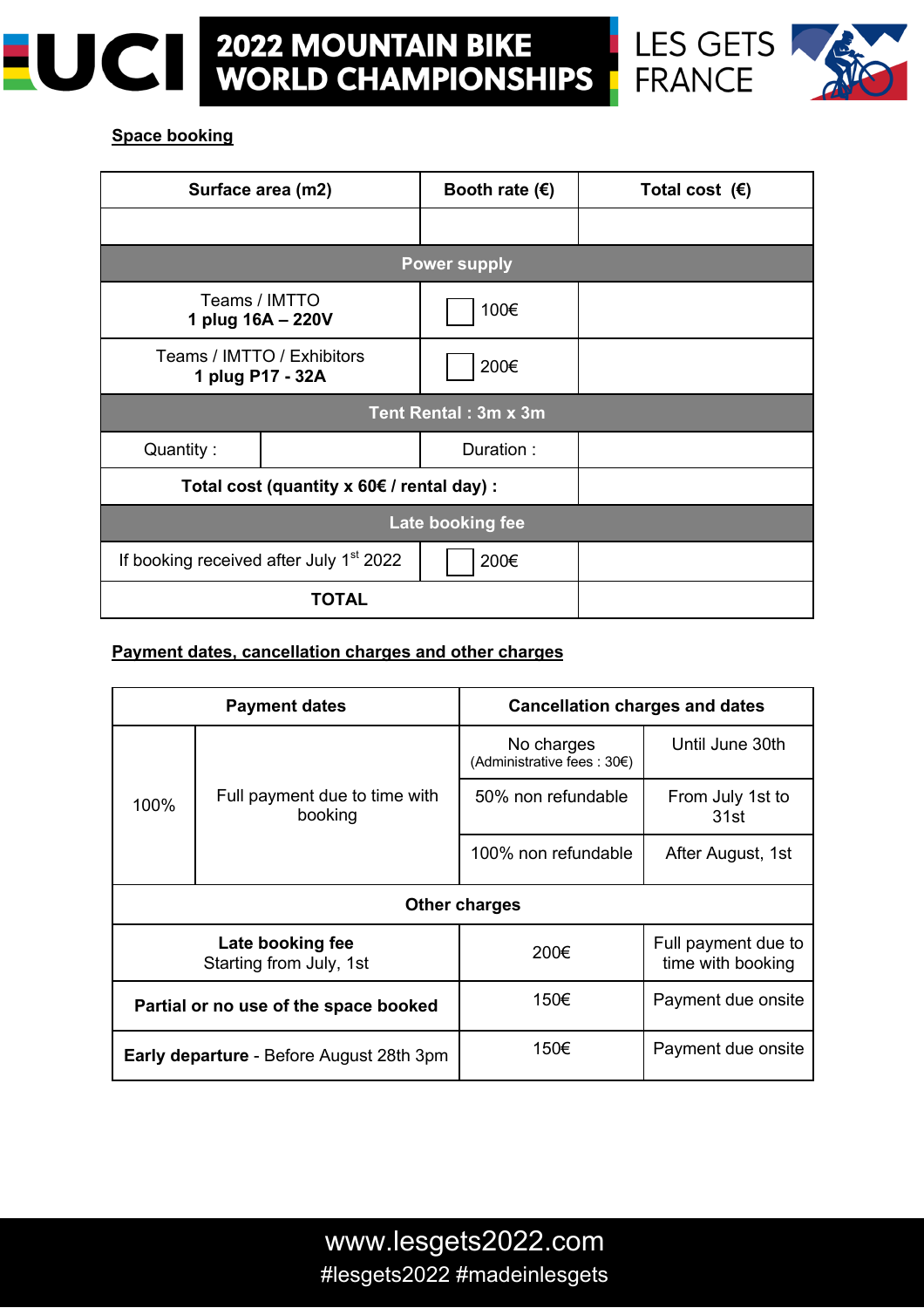# **2022 MOUNTAIN BIKE<br>WORLD CHAMPIONSHIPS** EUCI I



**FRANCE** 

# **PAYMENT CONDITIONS**

Please submit your completed and signed contract via e-mail : expoteam@lesgets.com Your booth will be confirmed once the total amount due is paid.

# **Payment**

- Cheque (payable in euros only) to "Les Gets Tourisme"
- Bank transfer to Les Gets Tourisme account : CIC Lyonnaise de banque
	- IBAN : FR76 1009 6182 3000 0233 4904 226
	- BIC : CMCIFRPP
	- Address : CIC Les Gets

## **Signed as agreed**

I (print full name),

Of (company name)

Am booking a booth of m2 UCI MTB World Championships Les Gets 2022 and declare having a public liability insurance and absolve the organizer in case of an accident caused by the structure of my booth and/or the staff present.

**Date :**

**Signature and company stamp :**

www.lesgets2022.com #lesgets2022 #madeinlesgets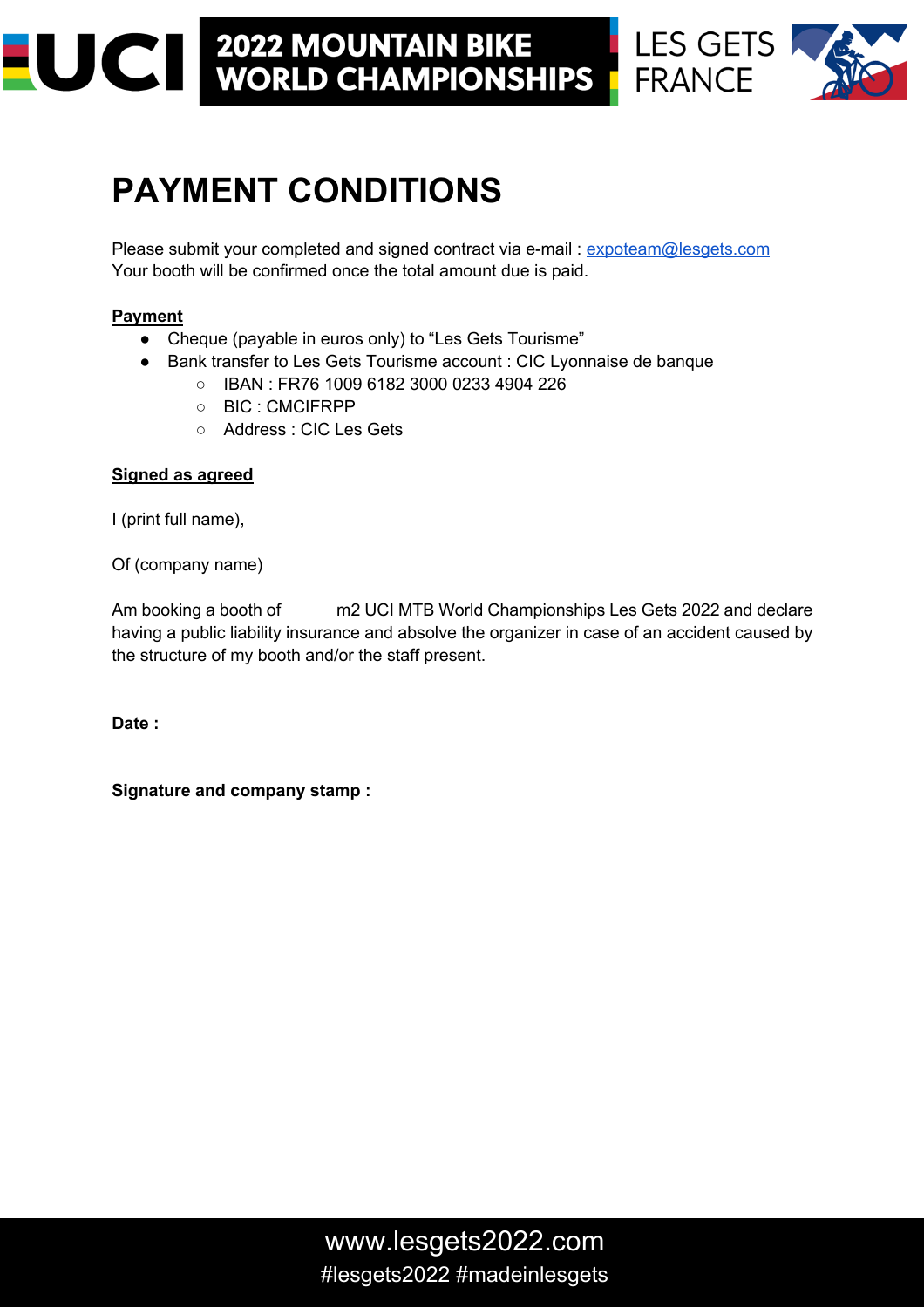# UCI **2022 MOUNTAIN BIKE WORLD CHAMPIONSHIPS**

Ξ



**LES GETS** 

**FRANCE** 

# **RULES AND REGULATIONS**

- For the UCI MTB World Championships Les Gets 2022, the exposition areas are organized by Les Gets Tourist Office.
- These rules defined the conditions in which Les Gets Tourist Office organizes and operates the UCI MTB Teams' area, the National Teams' area, the Technical area and the exhibition area. It specifies the obligations and rights of the exhibitor and of the organizer. The exhibitor formally commits to respecting these rules.
- The exposition areas defined above will take place in Les Gets from August 22nd to August 28th, 2022. The organizer reserves the right to change the dates and time. The organizer can also decide to prolong the event, postpone or shorten it. In any of these occur, the exhibitor will not be entitled to any compensation. If new dates are issued and are not approved by the exhibitor, the amounts already paid will be reimbursed after deduction of administrative fees (30  $\epsilon$  TTC).
- You may display products and services that are directly or indirectly related to cycling.
- For Exhibitors, all sales are submitted to Les Gets Tourist Office approval.
- Inside Team Areas, no sales or commercial activities (appart from team merchandising) are allowed
- Registration form should be returned to Les Gets Tourist Office completed in full and signed. Applications will only be taken into consideration as long as the exposition areas are not full. Les Gets Tourist Office has the right to accept or refuse any application as well as the location of the booth.
- Payment should be received in full before you can exhibit.
- Cancellation fee : any request for cancellation will be considered on a case-by-case basis. For requests made before June 30th 2022, only the 30€ handling fee will be applied. For all cancellation requests made between July  $1<sup>st</sup>$  to July 31 $<sup>st</sup>$  2022, 50% of the total amount including</sup> taxes will be retained. For any cancellation request made from August 1st 2022, 100% of the total amount including taxes will be retained. Les Gets Tourist Office must be informed of any cancellation without delay.
- In case of cancellation due to force majeure (Article 1218 of the Civil Code), the exhibitor will be informed by email, however no compensation or indemnity can be requested. The payment received would be reimbursed to the exhibitor within 90 days.
- The organizer draws up the event plan and allocates the booths. Registration does not confer any right to the use of a specific site, unless otherwise stipulated. The organizer will endeavour to take account of the wishes expressed by the exhibitors/teams without, however, guaranteeing any space. The organizer reserves the right to modify, whenever he deems it useful in the interest of the event, the layout of the areas, without prior notice until the planned day of installation.
- The exhibitor/team undertakes to respect and apply the sanitary measures imposed by the government authorities at the time of the event and to follow them scrupulously and in all places. In the event of failure to comply with the instructions, the exhibitor/team may be fined by the competent authorities.
- It is strictly forbidden for the exhibitor to transfer part or entire booth, even freely to anybody else. Only the entitled exhibitor and the people accredited can occupy the reserved space. The exhibitor commits to only displaying products or services related to your brand; not advertising anything that can be misleading or constitute unfair competition.
- Any onsite plan that includes the use of music or any other noise must be pre-approved by the organizer. The exhibitor commits to lower the volume or to stop the source of the noise if it is detrimental to the competition or to the live production.

# www.lesgets2022.com #lesgets2022 #madeinlesgets